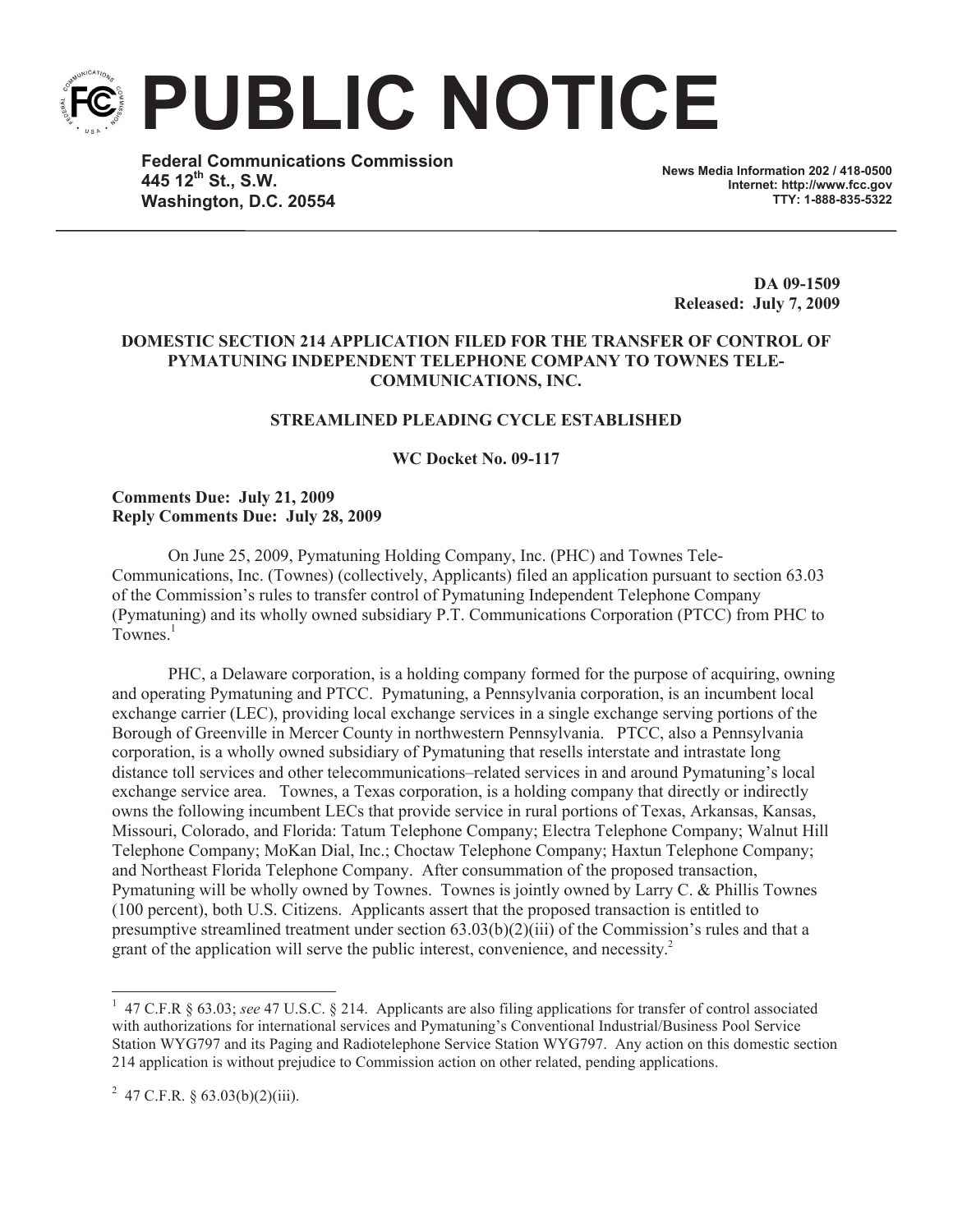Domestic Section 214 Application Filed for the Transfer of Control of Pymatuning Independent Telephone Company to Townes Tele-Communications, Inc., WC Docket No. 09-117 (filed June 25, 2009).

# **GENERAL INFORMATION**

The Wireline Competition Bureau finds, upon initial review, that the transfer of control identified herein is acceptable for filing as a streamlined application. The Commission reserves the right to return any transfer of control application if, upon further examination, it is determined to be defective and not in conformance with the Commission's rules and policies. Pursuant to section 63.03(a) of the Commission's rules, 47 C.F.R.  $\S$  63.03(a), interested parties may file comments **on or before July 21, 2009,** and reply comments **on or before July 28, 2009**. Unless otherwise notified by the Commission, the Applicants may transfer control on the  $31<sup>st</sup>$  day after the date of this notice.<sup>3</sup> Comments must be filed electronically using  $(1)$  the Commission's Electronic Comment Filing System (ECFS) or (2) the Federal Government's e-Rulemaking Portal. *See* 47 C.F.R. § 63.03(a) ("All comments on streamlined applications shall be filed electronically . . . ."); *Electronic Filing of Documents in Rulemaking Proceedings*, 63 FR 24121 (1998).

- Comments may be filed electronically using the Internet by accessing the ECFS, http://www.fcc.gov/cgb/ecfs/, or the Federal e-Rulemaking Portal, http://www.regulations.gov. Filers should follow the instructions provided on the website for submitting comments.
- For ECFS filers, if multiple docket or rulemaking numbers appear in the caption of this proceeding, filers must transmit one electronic copy of the comments for each docket or rulemaking number referenced in the caption. In completing the transmittal screen, filers should include their full name, U.S. Postal Service mailing address, and the applicable docket or rulemaking number. Parties may also submit an electronic comment by Internet e-mail. To get filing instructions, filers should send an e-mail to ecfs@fcc.gov and include the following words in the body of the message, "get form." A sample form and directions will be sent in response.

## **In addition, e-mail one copy of each pleading to each of the following**:

- 1) The Commission's duplicating contractor, Best Copy and Printing, Inc., fcc@bcpiweb.com; phone: (202) 488-5300; fax: (202) 488-5563;
- 2) Tracey Wilson-Parker, Competition Policy Division, Wireline Competition Bureau, tracey.wilson-parker@fcc.gov;
- 3) Dennis Johnson, Competition Policy Division, Wireline Competition Bureau, dennis.johnson@fcc.gov;
- 4) David Krech, Policy Division, International Bureau, david.krech@fcc.gov;
- 5) Erin McGrath, Wireless Bureau, erin.mcgrath@fcc.gov; and
- 6) Jim Bird, Office of General Counsel, jim.bird@fcc.gov.

Filings and comments are available for public inspection and copying during regular business hours at the FCC Reference Information Center, Portals II, 445 12th Street, S.W., Room CY-A257,

<sup>&</sup>lt;sup>3</sup> Such authorization is conditioned upon receipt of any other necessary approvals from the Commission in connection with the proposed transaction.